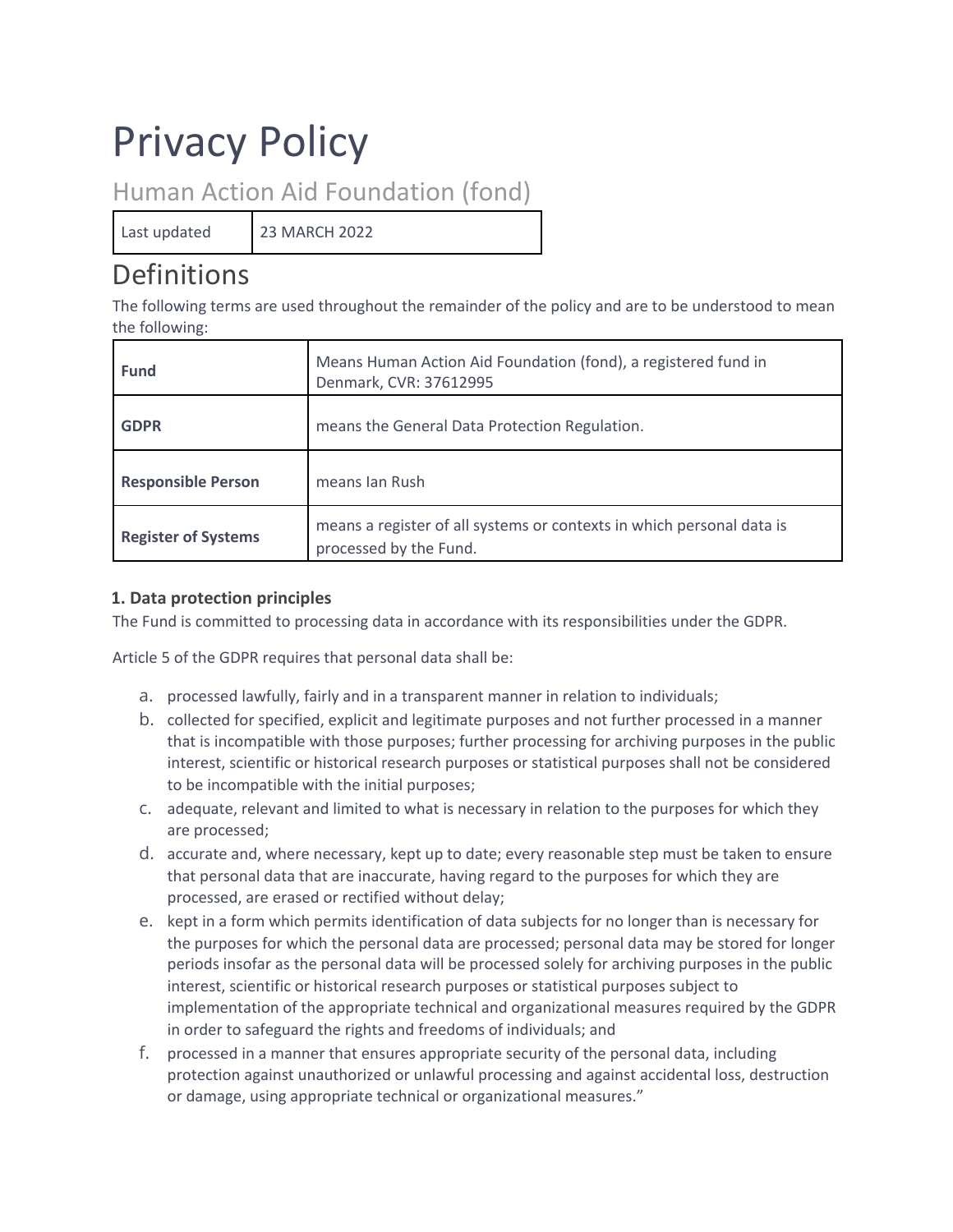# **2. General provisions**

- a. This policy applies to all personal data processed by the Fund.
- b. The Responsible Person shall take responsibility for the Fund's ongoing compliance with this policy.
- c. This policy shall be reviewed at least annually.

# **3. Lawful, fair and transparent processing**

- a. To ensure its processing of data is lawful, fair and transparent, the Fund shall maintain a Register of Systems.
- b. The Register of Systems shall be reviewed at least annually.
- c. Individuals have the right to access their personal data and any such requests made to the Fund shall be dealt with in a timely manner. To request personal data, please email contact@humanact.org.

# **4. Lawful purposes**

- a. All data processed by the Fund must be done on one of the following lawful bases: consent, contract, legal obligation, vital interests, public task or legitimate interests (see the Danish Data Protection Agency for more information)
- b. The Fund shall note the appropriate lawful basis in the Register of Systems.
- c. Where consent is relied upon as a lawful basis for processing data, evidence of option consent shall be kept with the personal data.
- d. Where communications are sent to individuals based on their consent, the option for the individual to revoke their consent should be clearly available and systems should be in place to ensure such revocation is reflected accurately in the Fund's systems.

# **5. Data minimization**

- a. The Fund shall ensure that personal data are adequate, relevant and limited to what is necessary in relation to the purposes for which they are processed.
- b. At present, the Fund utilizes the following information at the following service providers (socalled sub-processors) for the listed purposes:

| Sub-processor | Data Collected                                                                                                             | Purpose       |
|---------------|----------------------------------------------------------------------------------------------------------------------------|---------------|
|               |                                                                                                                            |               |
| Click-Up      | E-Mail Address, Name, Mailing<br>Address, Phone Number, E-Mails,<br>Events Attended, Campaigns<br>received, birthday, etc. | Used as a CRM |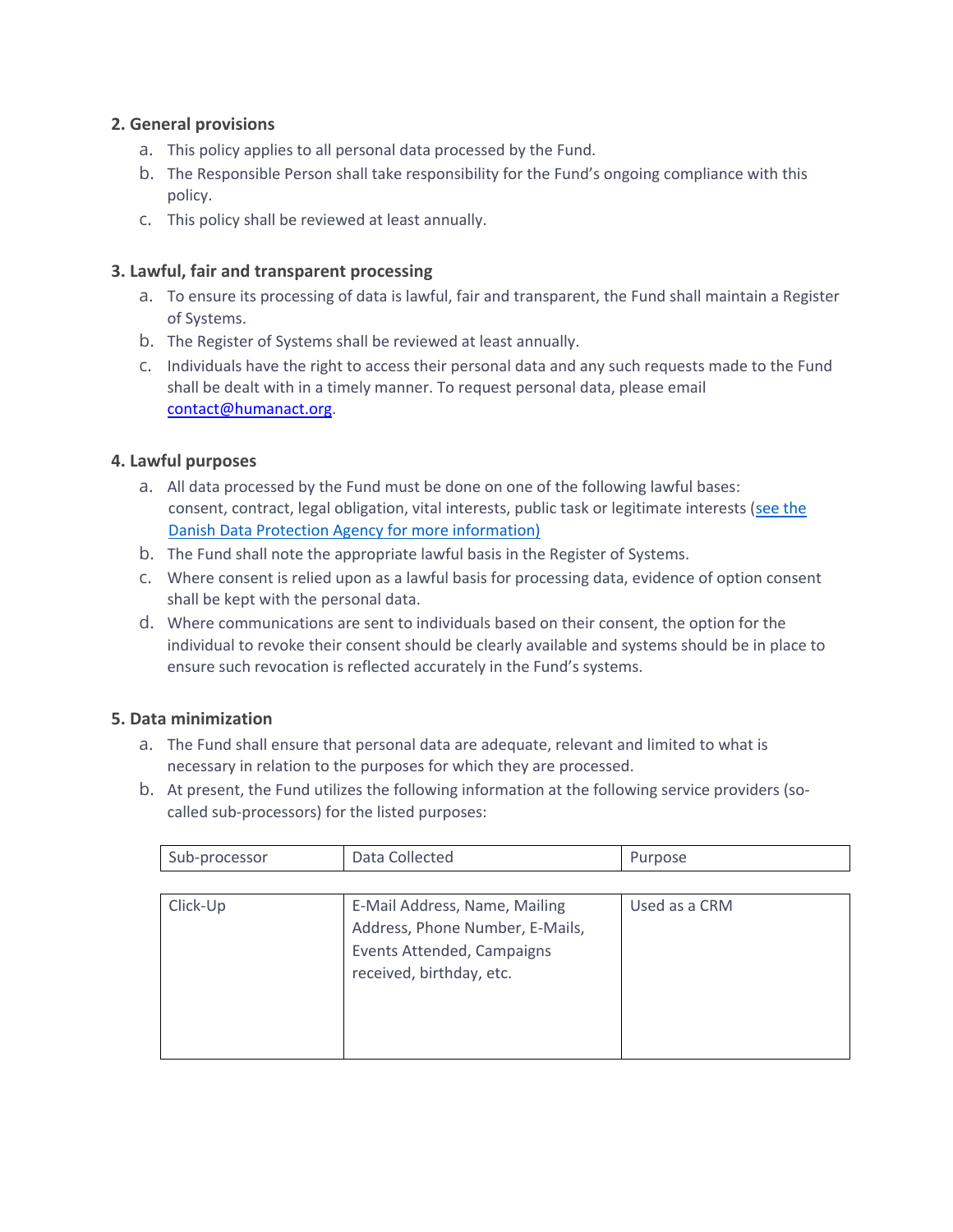| G Suite (Gmail, Docs,<br>Calendar) | E-Mail Address, Name,<br>Title, Mailing Address, Phone<br>Number, etc. | E-Mail, storage of documents<br>for our ongoing business, such<br>as spreadsheets with<br>information about events,<br>campaigns and normal<br>calendar use. |
|------------------------------------|------------------------------------------------------------------------|--------------------------------------------------------------------------------------------------------------------------------------------------------------|
| Google Drive                       | E-Mail Address, Name,<br>Title, Mailing Address, Phone<br>Number       | Stores documents for our<br>ongoing business, such as<br>spreadsheets with information<br>about events and campaigns.                                        |
| MailChimp                          | E-Mail Address, Name                                                   | To email subscribers to our<br>newsletter                                                                                                                    |
| WhatsApp                           | Name, Phone Number                                                     | Phone communication with<br>contacts.                                                                                                                        |

Note: Not all of the information listed here is collected in all cases. You can inquire as to which information has been collected about you at any time by emailing contact@humanact.org.

#### **6. Accuracy**

- a. The Fund shall take reasonable steps to ensure personal data is accurate.
- b. Where necessary for the lawful basis on which data is processed, steps shall be put in place to ensure that personal data is kept up to date.

#### **7. Archiving / removal**

- a. To ensure that personal data is kept for no longer than necessary, the Fund shall put in place an archiving policy for each area in which personal data is processed and review this process annually.
- b. The archiving policy shall consider what data should/must be retained, for how long, and why.
- c. Individuals have the right to have the totality of their data permanently deleted ('right to erasure', or 'right to be forgotten') in a timely manner. To make such a request, please email contact@humanact.org.

#### **8. Security**

- a. The Fund shall ensure that personal data is stored securely using modern software that is keptup-to-date.
- b. Access to personal data shall be limited to personnel who need access and appropriate security should be in place to avoid unauthorized sharing of information.